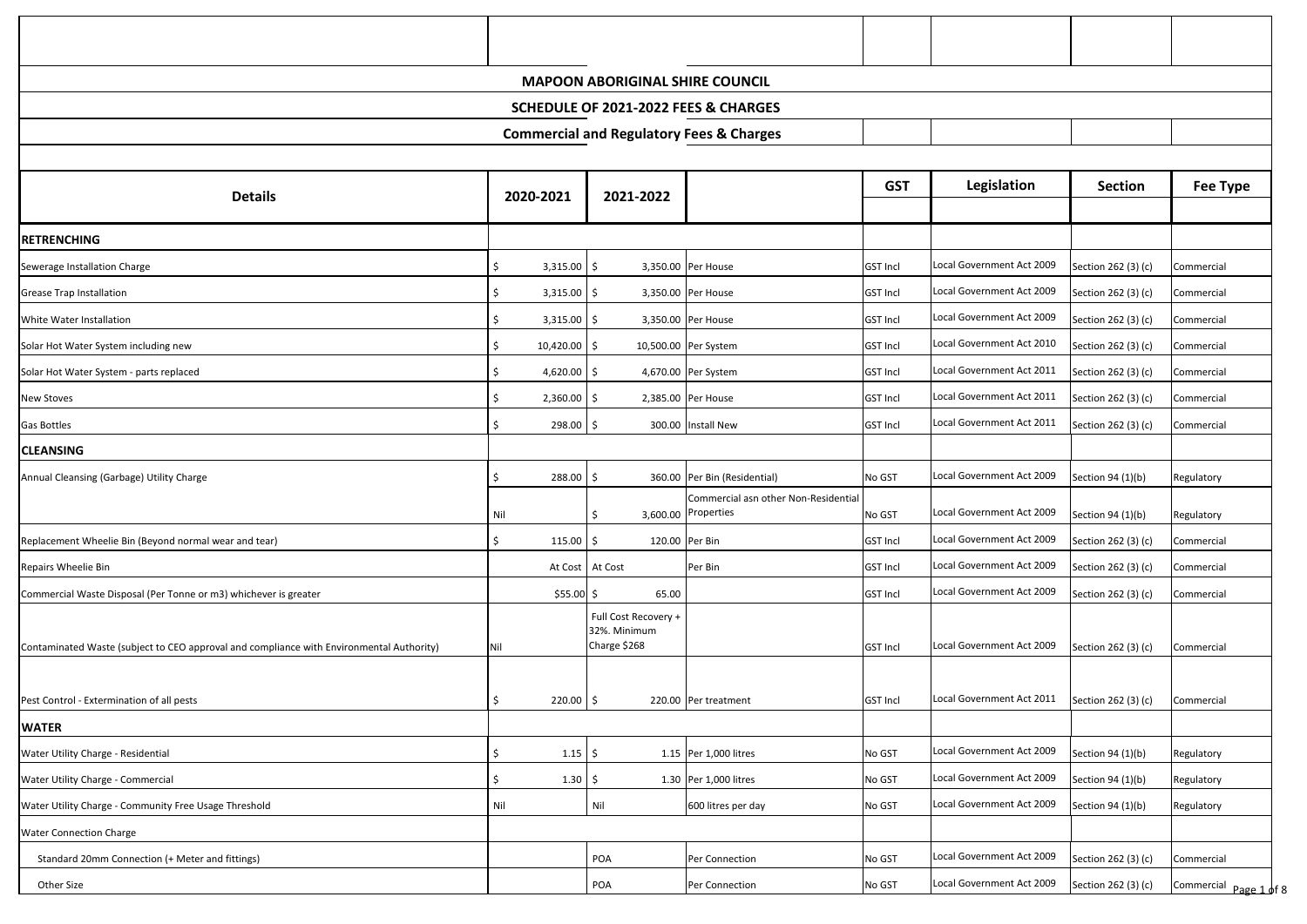# **SCHEDULE OF 2021-2022 FEES & CHARGES**

| <b>Details</b>                                                                                                                            | 2020-2021                     | 2021-2022                   |                             | <b>GST</b>      | Legislation                             | <b>Section</b>      | <b>Fee Type</b>        |
|-------------------------------------------------------------------------------------------------------------------------------------------|-------------------------------|-----------------------------|-----------------------------|-----------------|-----------------------------------------|---------------------|------------------------|
|                                                                                                                                           |                               |                             |                             |                 |                                         |                     |                        |
| <b>TENANCIES</b>                                                                                                                          |                               |                             |                             |                 |                                         |                     |                        |
| Standard Commercial Service Fee (Tennancy Agreements) This includes maintenance and management<br>of yard and air-conditioning servicing. | Nil                           | Ŝ.                          | 12,500.00 Per Lease/Tenancy | <b>GST Incl</b> | Local Government Act 2009               | Section 262 (3) (c) | Commercial             |
| Rates Equivalent Component Charge - Minor Leases/Licence                                                                                  | Nil                           | Ś.                          | 3,000.00 Per Lease/Tenancy  | <b>GST Incl</b> | Local Government Act 2009               | Section 262 (3) (c) | Commercial             |
| Rates Equivalent Component Charge - Other Leases/licences                                                                                 | Nil                           | As determined By<br>Council | Per Lease/Tenancy           | <b>GST Incl</b> | Local Government Act 2009               | Section 262 (3) (c) | Commercial             |
| <b>AIRPORT LANDING FEES</b>                                                                                                               |                               |                             |                             |                 |                                         |                     |                        |
| Minimum Landing Charge                                                                                                                    | 60.00<br>Ś.                   | Ŝ.                          | 60.00 Per plane             | <b>GST Incl</b> | Local Government Act 2009               | Section 262 (3) (c) | Commercial             |
| <b>Parking Fees</b>                                                                                                                       | 14.00                         | .S                          | 14.00 Per hour              | <b>GST Incl</b> | Local Government Act 2009               | Section 262 (3) (c) | Commercial             |
| <b>Parking Fees</b>                                                                                                                       | $115.00$   \$<br>Ś.           |                             | 115.00 Per day              | <b>GST Incl</b> | Local Government Act 2009               | Section 262 (3) (c) | Commercial             |
| <b>ADMINISTRATION CHARGES</b>                                                                                                             |                               |                             |                             |                 |                                         |                     |                        |
| Annual Report, Budget & Financial Statements per printed copy                                                                             | Ś                             | 60.00<br>Ś                  |                             | No GST          | Local Government Act 2009               | Section 97 (2) (c)  | Regulatory             |
| Council Minutes & Business Papers - printed copy                                                                                          | Ś                             | 20.00                       |                             | No GST          | Local Government Act 2009               | Section 97 (2) (c)  | Regulatory             |
| Council Minutes & Business Papers - emailed copy                                                                                          | Ś<br>$\overline{\phantom{a}}$ | $\sim$                      |                             | No GST          | Local Government Act 2009               | Section 97 (2) (c)  | Regulatory             |
| Council Local Laws - full copy                                                                                                            | Ś<br>$\overline{\phantom{a}}$ |                             | 165.00 Per Set              | No GST          | Local Government Act 2009               | Section 97 (2) (c)  | Regulatory             |
| Freedom of Information Application (non Personal)plus assoc cost                                                                          | Legislated Rates              | <b>Legislated Rates</b>     | per Application             | No GST          | Right to Information<br>Regulation 2009 | Section 4           | Regulatory             |
| Photocopying                                                                                                                              |                               |                             |                             |                 |                                         |                     |                        |
| A4 Sheet (Black & White) Per Sheet                                                                                                        | \$<br>0.10                    | \$                          | 0.10 Per Sheet              | <b>GST Incl</b> | Local Government Act 2009               | Section 262 (3) (c) | Commercial             |
| A4 Sheet (Colour) Per Sheet                                                                                                               | 0.20<br>Ś                     | \$                          | 0.20 Per Sheet              | <b>GST Incl</b> | Local Government Act 2009               | Section 262 (3) (c) | Commercial             |
| A3 Sheet (Black & White) Per Sheet                                                                                                        | Ś<br>0.20                     | \$                          | 0.20 Per Sheet              | <b>GST Incl</b> | Local Government Act 2009               | Section 262 (3) (c) | Commercial             |
| A3 Sheet (Colour) Per Sheet                                                                                                               | Ś<br>0.50                     | -\$                         | 0.50 Per Sheet              | <b>GST Incl</b> | Local Government Act 2009               | Section 262 (3) (c) | Commercial             |
| NB: Photocopying on boths sides of a single sheet is equivalent to 2 sheets of paper.                                                     |                               |                             |                             |                 |                                         |                     |                        |
| Fax Per Page - Sending                                                                                                                    | 2.30                          | \$                          | 2.30 Per Page               | <b>GST Incl</b> | Local Government Act 2009               | Section 262 (3) (c) | Commercial             |
| Fax Per Page - Receiving                                                                                                                  | $1.20 \,$ \$<br>Ś             |                             | 1.20 Per Page               | <b>GST Incl</b> | Local Government Act 2009               | Section 262 (3) (c) | Commercial             |
| Laminating                                                                                                                                |                               |                             |                             |                 |                                         |                     |                        |
| A4 Sheet                                                                                                                                  | 3.50                          | \$                          | 3.50 per Sheet              | <b>GST Incl</b> | Local Government Act 2009               | Section 262 (3) (c) | Commercial             |
| A3 Sheet                                                                                                                                  | $5.50$ \$                     |                             | 5.50 per Sheet              | <b>GST Incl</b> | Local Government Act 2009               | Section 262 (3) (c) | Commercial Page 2 of 8 |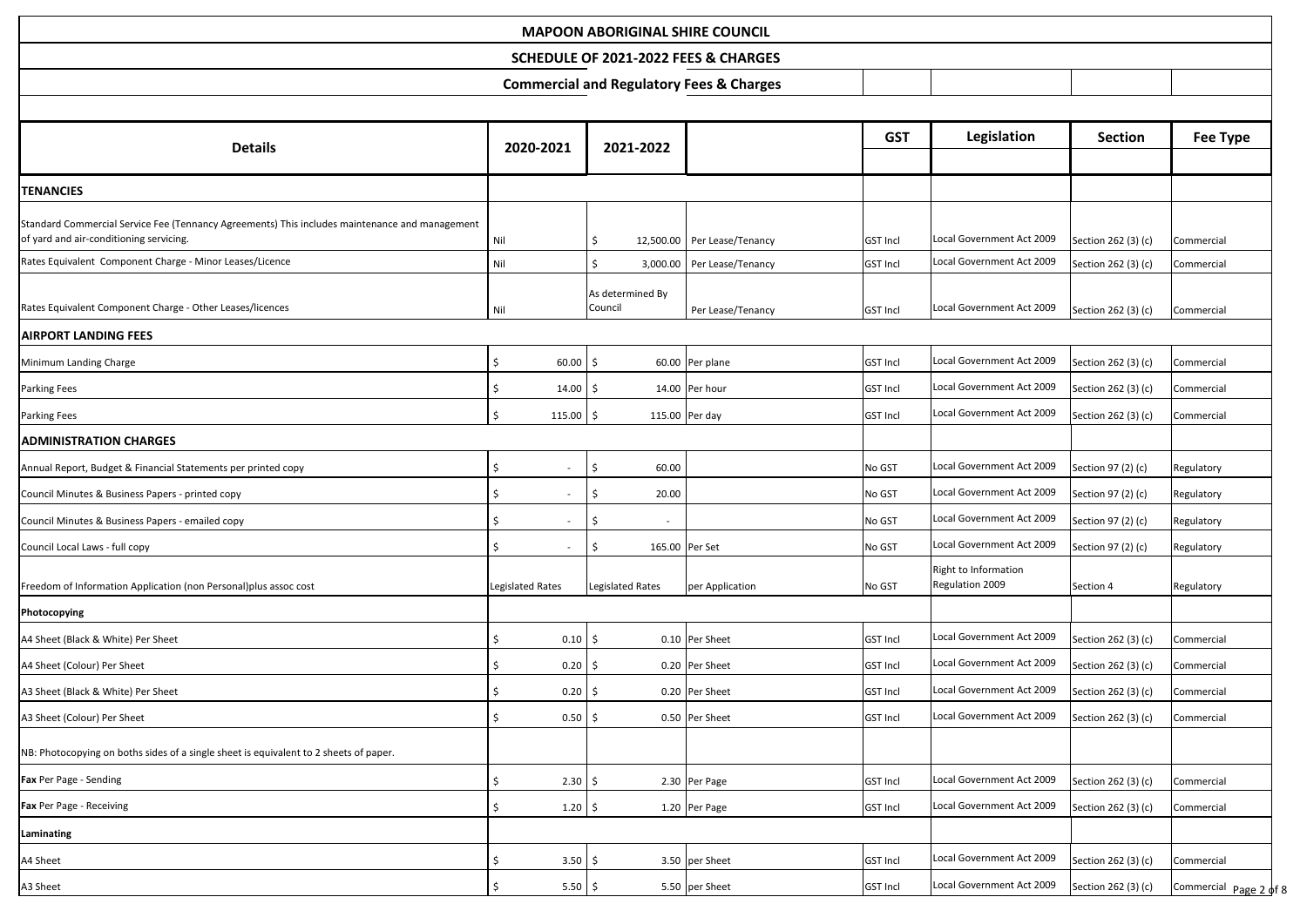# **SCHEDULE OF 2021-2022 FEES & CHARGES**

| <b>MAPOON ABORIGINAL SHIRE COUNCIL</b> |  |
|----------------------------------------|--|
|----------------------------------------|--|

| <b>Details</b>                                        | 2020-2021             | 2021-2022 |                                    | <b>GST</b>      | Legislation               | <b>Section</b>      | <b>Fee Type</b>           |
|-------------------------------------------------------|-----------------------|-----------|------------------------------------|-----------------|---------------------------|---------------------|---------------------------|
| Printing                                              |                       |           |                                    |                 |                           |                     |                           |
| A4 Sheet (Black & White) Per Sheet                    | $0.03 \, \vert \, \$$ |           | 0.05 per Sheet                     | <b>GST Incl</b> | Local Government Act 2009 | Section 262 (3) (c) | Commercial                |
| A4 Sheet (Colour) Per Sheet                           | $5.50$ \$             |           | 5.50 per Sheet                     | <b>GST Incl</b> | Local Government Act 2009 | Section 262 (3) (c) | Commercial                |
| <b>Key Cutting</b>                                    | $12.00$ \$<br>Ŝ.      |           | 20.00 Per Key                      | <b>GST Incl</b> | Local Government Act 2009 | Section 262 (3) (c) | Commercial                |
| <b>BARGE LANDING FEES</b>                             |                       |           |                                    |                 |                           |                     |                           |
| Docking Fee                                           | $60.00$ \$            |           | 60.00 Per hour                     | <b>GST Incl</b> | Local Government Act 2009 | Section 262 (3) (c) | Commercial                |
| Docking Fee                                           | $230.00$ \$<br>Ŝ.     |           | 230.00 Per day                     | <b>GST Incl</b> | Local Government Act 2009 | Section 262 (3) (c) | Commercial                |
| <b>ACCOMMODATION</b>                                  |                       |           |                                    |                 |                           |                     |                           |
| Contractor Donga - Single Room With Shared Facilities | $80.00$ \$            |           | 85.00 Per Person/Night             | <b>GST Incl</b> | Local Government Act 2009 | Section 262 (3) (c) | Commercial                |
| Contractor Donga - Single Room With Ensuite           | $90.00$ \$            |           | 95.00 Per Person/Night             | <b>GST Incl</b> | Local Government Act 2009 | Section 262 (3) (c) | Commercial                |
| House - when available                                | $200.00$ \$           |           | 280.00 Per Night (2 Pax)           | <b>GST Incl</b> | Local Government Act 2009 | Section 262 (3) (c) | Commercial                |
| House - when available                                | Nil                   |           | 320.00 Per Night (3 Pax)           | <b>GST Incl</b> | Local Government Act 2009 | Section 262 (3) (c) | Commercial                |
| One Bedroom Cabin                                     | $175.00$   \$         |           | 180.00 Per Unit/Night              | <b>GST Incl</b> | Local Government Act 2009 | Section 262 (3) (c) | Commercial                |
| Two Bedroom Cabin                                     | $275.00$ \$           |           | 280.00 Per Unit/Night (2 Pax)      | <b>GST Incl</b> | Local Government Act 2009 | Section 262 (3) (c) | Commercial                |
| Two Bedroom Cabin                                     | Nil                   |           | 320.00 Per Unit/Night (3 or 4 Pax) | <b>GST Incl</b> | Local Government Act 2009 | Section 262 (3) (c) | Commercial                |
| Dryer Per Load                                        | $4.00$ \$             |           | 4.00 Per Load                      | <b>GST Incl</b> | Local Government Act 2009 | Section 262 (3) (c) | Commercial                |
| <b>Washing Machine</b>                                | $3.00$ \$<br>-S       |           | 3.00 Per Load                      | <b>GST Incl</b> | Local Government Act 2009 | Section 262 (3) (c) | Commercial                |
| Lost Key Charge                                       | Nil                   | -S        | 20.00 Per Key                      | <b>GST Incl</b> | Local Government Act 2009 | Section 262 (3) (c) | Commercial                |
| <b>PRIVATE WORKS</b>                                  |                       |           |                                    |                 |                           |                     |                           |
| Labour - Trade Qualified Plumber                      | $130.00$ \$<br>\$.    |           | 130.00 Per Hour                    | <b>GST Incl</b> | Local Government Act 2009 | Section 262 (3) (c) | Commercial                |
| Labour - Trade Qualified Builder                      | $130.00$   \$         |           | 130.00 Per Hour                    | <b>GST Incl</b> | Local Government Act 2009 | Section 262 (3) (c) | Commercial                |
| Labour - Trade Qualified Carpenter                    | $130.00$ \$           |           | 130.00 Per Hour                    | <b>GST Incl</b> | Local Government Act 2009 | Section 262 (3) (c) | Commercial                |
| Labour - Trade Qualified Mechanic                     | $130.00$ \$           |           | 130.00 Per Hour                    | <b>GST Incl</b> | Local Government Act 2009 | Section 262 (3) (c) | Commercial                |
| Labour - Other                                        | $80.00$ \$            |           | 80.00 Per Hour                     | <b>GST Incl</b> | Local Government Act 2009 | Section 262 (3) (c) | Commercial                |
| After Hours Call Outs                                 | $260.00$ \$<br>\$.    |           | 260.00 Per Hour                    | <b>GST Incl</b> | Local Government Act 2009 | Section 262 (3) (c) | Commercial                |
| Material Mark-up                                      | 25.75%                |           | 25.75% Per Work Order              | <b>GST Incl</b> | Local Government Act 2010 | Section 262 (3) (c) | Commercial                |
| Subcontractor Mark-Up                                 | 20.60%                |           | 20.60% Per Work Order              | <b>GST Incl</b> | Local Government Act 2011 | Section 262 (3) (c) | Commercial<br>Page 3 of 8 |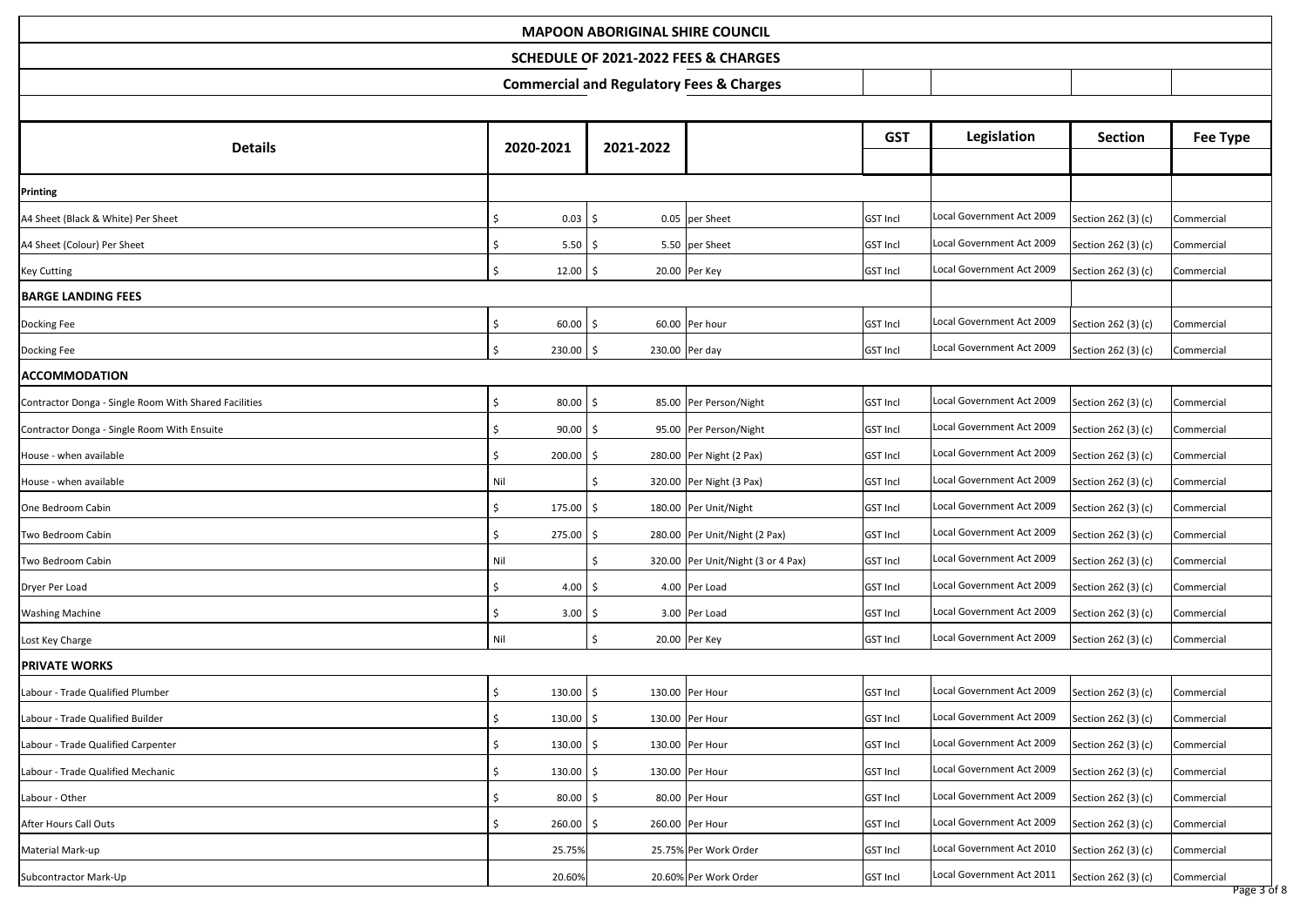# **SCHEDULE OF 2021-2022 FEES & CHARGES**

| <b>Details</b>                             | 2020-2021                    | 2021-2022                   |                       | <b>GST</b>      | Legislation               | <b>Section</b>      | <b>Fee Type</b>           |
|--------------------------------------------|------------------------------|-----------------------------|-----------------------|-----------------|---------------------------|---------------------|---------------------------|
|                                            |                              | POA - Full Cost Plus        |                       |                 |                           |                     |                           |
| Other Services - Quoted on Application     | POA                          | 32%                         |                       | <b>GST Incl</b> | Local Government Act 2009 | Section 262 (3) (c) | Commercial                |
| <b>PRIVATE WORKS - MECHANICAL WORKSHOP</b> |                              |                             |                       |                 |                           |                     |                           |
| Labour - Mechanic                          | $130.00$ \$                  |                             | 130.00 Per Hour       | <b>GST Incl</b> | Local Government Act 2009 | Section 262 (3) (c) | Commercial                |
| Labour - Apprentice                        |                              | $80.00$ \$                  | 80.00 Per Hour        | <b>GST Incl</b> | Local Government Act 2009 | Section 262 (3) (c) | Commercial                |
| Tyre Repair - Patches                      |                              | 30.00 Each<br>$30.00$ \$    |                       | <b>GST Incl</b> | Local Government Act 2009 | Section 262 (3) (c) | Commercial                |
|                                            |                              | POA - Full Cost Plus<br>32% |                       |                 | Local Government Act 2009 |                     |                           |
| Materials/Parts - Costs Plus Freight       | POA                          |                             | plus freight          | <b>GST Incl</b> | Local Government Act 2009 | Section 262 (3) (c) | Commercial                |
| Tyre Repair - Patches                      |                              | $30.00$ \$<br>30.00 Each    |                       | <b>GST Incl</b> |                           | Section 262 (3) (c) | Commercial                |
| <b>MATERIALS</b>                           |                              |                             |                       |                 |                           |                     |                           |
| <b>River Sand</b>                          |                              | 59.00                       | 65.00 Per cubic metre | <b>GST Incl</b> | Local Government Act 2009 | Section 262 (3) (c) | Commercial                |
| Road Base Gravel                           | Ś.                           | $59.00$ \$                  | 65.00 Per cubic metre | <b>GST Incl</b> | Local Government Act 2009 | Section 262 (3) (c) | Commercial                |
| <b>PLANT HIRE WITH OPERATOR</b>            |                              |                             |                       |                 |                           |                     |                           |
| Logistics Truck ISUZU - Wet Hire           | $130.00$ $\frac{1}{2}$<br>\$ |                             | 130.00 Per Hour       | <b>GST Incl</b> | Local Government Act 2009 | Section 262 (3) (c) | Commercial                |
| Logistics Truck ISUZU - Dry Hire           |                              | $90.00$ \$                  | 90.00 Per Hour        | <b>GST Incl</b> | Local Government Act 2009 | Section 262 (3) (c) | Commercial                |
| Backhoe - Wet Hire                         | $175.00$ \$                  |                             | 175.00 Per Hour       | <b>GST Incl</b> | Local Government Act 2009 | Section 262 (3) (c) | Commercial                |
| Backhoe - Dry Hire                         | $125.00$ $\mid$              |                             | 125.00 Per Hour       | <b>GST Incl</b> | Local Government Act 2009 | Section 262 (3) (c) | Commercial                |
| Backhoe - Wet Hire                         | \$<br>$1,390.00$ \$          | 1,390.00 Per Day            |                       | <b>GST Incl</b> | Local Government Act 2009 | Section 262 (3) (c) | Commercial                |
| Backhoe - Dry Hire                         | $900.00$ \$<br>S.            |                             | 900.00 Per Day        | <b>GST Incl</b> | Local Government Act 2009 | Section 262 (3) (c) | Commercial                |
| CAT Grader 12G - Wet Hire                  | $242.00$ \$<br>\$            |                             | 242.00 Per Hour       | <b>GST Incl</b> | Local Government Act 2009 | Section 262 (3) (c) | Commercial                |
| CAT Grader 12G - Dry Hire                  | $170.00$ \$<br>\$            |                             | 170.00 Per Hour       | <b>GST Incl</b> | Local Government Act 2009 | Section 262 (3) (c) | Commercial                |
| CAT Grader 12G - Wet Hire                  | $2,420.00$ \$<br>\$.         | 2,420.00 Per Day            |                       | <b>GST Incl</b> | Local Government Act 2009 | Section 262 (3) (c) | Commercial                |
| CAT Grader 12G - Dry Hire                  | $1,650.00$ \$<br>\$.         | 1,650.00 Per Day            |                       | <b>GST Incl</b> | Local Government Act 2009 | Section 262 (3) (c) | Commercial                |
| 926 Loader - Wet Hire                      | $185.00$ \$<br>S.            |                             | 185.00 Per Hour       | <b>GST Incl</b> | Local Government Act 2009 | Section 262 (3) (c) | Commercial                |
| 926 Loader - Dry Hire                      | $125.00$ \$<br>\$.           |                             | 125.00 Per Hour       | <b>GST Incl</b> | Local Government Act 2009 | Section 262 (3) (c) | Commercial                |
| 926 Loader - Wet Hire                      | $1,390.00$ \$<br>\$.         | 1,390.00 Per Day            |                       | <b>GST Incl</b> | Local Government Act 2009 | Section 262 (3) (c) | Commercial                |
| 926 Loader - Dry Hire                      | $900.00$ \$                  |                             | 900.00 Per Day        | <b>GST Incl</b> | Local Government Act 2009 | Section 262 (3) (c) | Commercial                |
| Tractor Hire - Wet Hire                    | $130.00$ \$<br>\$.           |                             | 130.00 Per Hour       | <b>GST Incl</b> | Local Government Act 2009 | Section 262 (3) (c) | Commercial<br>Page 4 of 8 |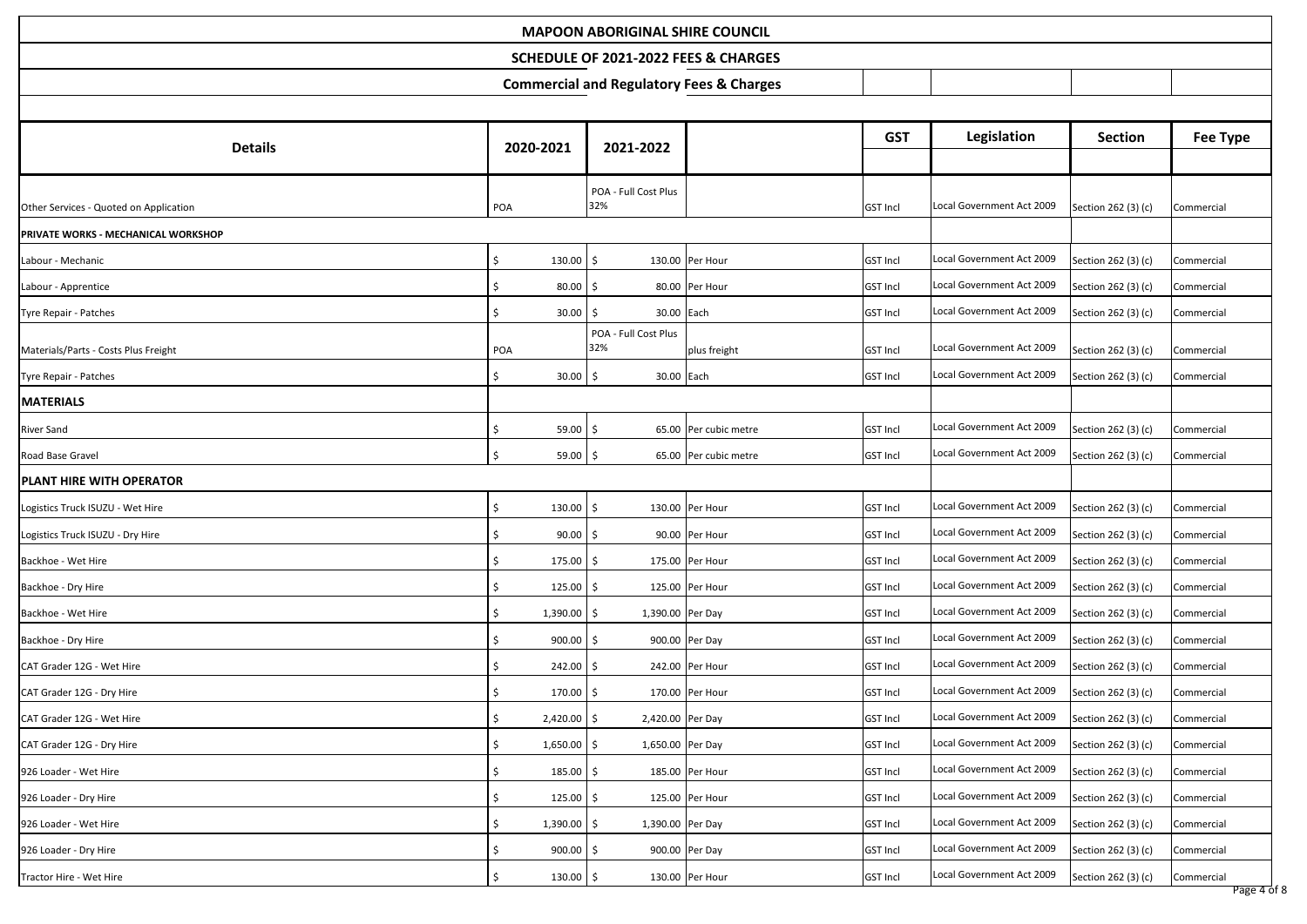### **SCHEDULE OF 2021-2022 FEES & CHARGES**

| <b>Details</b>                                           | 2020-2021      | 2021-2022                                                      |                        | <b>GST</b>      | Legislation               | <b>Section</b>      | <b>Fee Type</b> |
|----------------------------------------------------------|----------------|----------------------------------------------------------------|------------------------|-----------------|---------------------------|---------------------|-----------------|
|                                                          |                |                                                                |                        |                 |                           |                     |                 |
| Tractor Hire - Dry Hire                                  | 100.00<br>S    |                                                                | 100.00 Per Hour        | <b>GST Incl</b> | Local Government Act 2009 | Section 262 (3) (c) | Commercial      |
| Tractor & Slasher Hire - Wet Hire                        | 140.00<br>S    |                                                                | 140.00 Per Hour        | <b>GST Incl</b> | Local Government Act 2009 | Section 262 (3) (c) | Commercial      |
| Tractor & Slasher Hire - Dry Hire                        | 112.00<br>S    |                                                                | 112.00 Per Hour        | <b>GST Incl</b> | Local Government Act 2009 | Section 262 (3) (c) | Commercial      |
| Bobcat Hire - Wet Hire                                   | 150.00<br>S    |                                                                | 150.00 Per Hour        | <b>GST Incl</b> | Local Government Act 2009 | Section 262 (3) (c) | Commercial      |
| Bobcat Hire - Dry Hire                                   | 112.00<br>S    |                                                                | 112.00 Per Hour        | <b>GST Incl</b> | Local Government Act 2009 | Section 262 (3) (c) | Commercial      |
| Ride on Mower                                            | 92.00<br>S     |                                                                | 92.00 Per Hour         | <b>GST Incl</b> | Local Government Act 2009 | Section 262 (3) (c) | Commercial      |
| Sweeper                                                  | 75.00<br>S     |                                                                | 75.00 Per Hour         | <b>GST Incl</b> | Local Government Act 2009 | Section 262 (3) (c) | Commercial      |
| Tip Truck - Wet Hire                                     | 165.00<br>Ŝ.   |                                                                | 165.00 Per Hour        | <b>GST Incl</b> | Local Government Act 2009 | Section 262 (3) (c) | Commercial      |
| Tip Truck - Dry Hire                                     | 115.00<br>S    |                                                                | 115.00 Per Hour        | <b>GST Incl</b> | Local Government Act 2009 | Section 262 (3) (c) | Commercial      |
| Tip Truck - Wet Hire                                     | 1,390.00<br>\$ | 1,390.00 Per Day                                               |                        | <b>GST Incl</b> | Local Government Act 2009 | Section 262 (3) (c) | Commercial      |
| Tip Truck - Dry Hire                                     | 675.00<br>S    |                                                                | 675.00 Per Day         | <b>GST Incl</b> | Local Government Act 2009 | Section 262 (3) (c) | Commercial      |
| Trailer Hire (plus \$100.00 deposit)                     | 14.00<br>S     |                                                                | 14.00 Per Hour         | <b>GST Incl</b> | Local Government Act 2009 | Section 262 (3) (c) | Commercial      |
| Trailer Hire (plus \$100.00 deposit)                     | 60.00<br>S     |                                                                | 60.00 Per Half Day     | <b>GST Incl</b> | Local Government Act 2009 | Section 262 (3) (c) | Commercial      |
| Trailer Hire (plus \$100.00 deposit)                     | 115.00<br>S    |                                                                | 115.00 Per Day         | <b>GST Incl</b> | Local Government Act 2009 | Section 262 (3) (c) | Commercial      |
| Forklift                                                 | 120.00<br>S.   | Ś                                                              | 120.00 Per Hour        | <b>GST Incl</b> | Local Government Act 2009 | Section 262 (3) (c) | Commercial      |
| <b>DEVELOPMENT APPLICATION FEES</b>                      |                |                                                                |                        |                 |                           |                     |                 |
| Lodgement of Private Certifier Approvals - Building      | Nil            | \$                                                             | 105.00 Per application | No GST          | Planning Act 2016         | Section 73A         | Regulatory      |
| Lodgement of Applications for Assessment - Planning      | Nil            | \$                                                             | 105.00 Per application | No GST          | Planning Act 2016         | Section 51          | Regulatory      |
| Assessment Fees - Planning Application Assessment Fees   | Nil            | <b>Full Cost Recovery</b><br>(Deposit \$500 on<br>application) | Per application        | No GST          | Planning Act 2016         | Section 51          | Regulatory      |
|                                                          |                | As per Photocopying<br>Charges plus \$6.00                     |                        |                 |                           |                     |                 |
| Copies of any Approvals                                  | Nil            | postage                                                        | Per Copy               | No GST          | Planning Act 2016         | Section 51          | Regulatory      |
| Planning Certificates - Full                             | Nil            | Fuil Cost Recovery<br>(Deposit \$500 on<br>application         | Per Certificate        | No GST          | Planning Act 2016         | Section 265         | Regulatory      |
| Planning Certificate - Standard (No Inspection Required) | Nil            | S                                                              | 440.00 Per Certificate | No GST          | Planning Act 2016         | Section 265         | Regulatory      |
| Planning Certificates - Limited                          | Nil            | \$                                                             | 314.00 Per Certificate | No GST          | Planning Act 2016         | Section 265         | Regulatory      |
| <b>REGISTRATION OF ANIMALS</b>                           |                |                                                                |                        |                 |                           |                     |                 |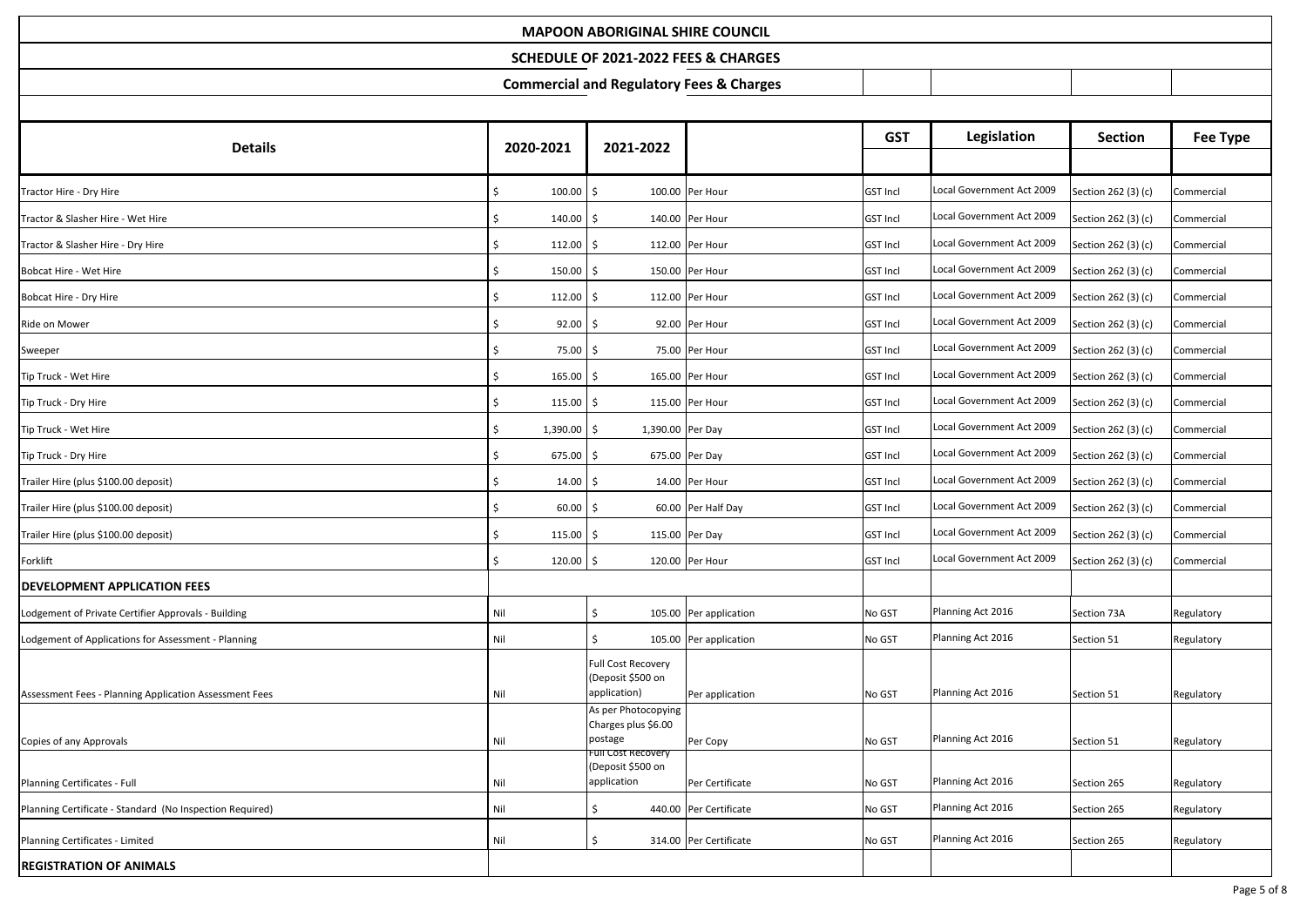# **SCHEDULE OF 2021-2022 FEES & CHARGES**

| <b>Details</b>                                                                                             | 2020-2021              | 2021-2022                 |                                                                                 | <b>GST</b> | Legislation                                               | <b>Section</b>     | Fee Type                  |
|------------------------------------------------------------------------------------------------------------|------------------------|---------------------------|---------------------------------------------------------------------------------|------------|-----------------------------------------------------------|--------------------|---------------------------|
|                                                                                                            |                        |                           |                                                                                 |            |                                                           |                    |                           |
| Regulated Dog Registration (Fee waived for 2020/21 financial year unless unregistered dog is<br>impounded) | Nil                    | S.                        | 200.00 Per animal                                                               | No GST     | Animal Management (Cats &<br>Dogs) Act 2019               | Chapter 4          | Regulatory                |
| Dog, Cat Registration                                                                                      | 30.00<br><sub>S</sub>  | -\$                       | 30.00 Per animal                                                                | No GST     | <u> Animai ivianagement (Cats &amp;</u><br>Dogs) Act 2019 | Section 228        | Regulatory                |
| Dog, Cat Registration - Pensioner Concession                                                               | 12.00<br>S             | \$                        | 12.00 Per animal                                                                | No GST     | Animal Management (Cats &<br>Dogs) Act 2019               | Section 46         | Regulatory                |
| Dog Registration - desexed                                                                                 | Nil                    | S.<br>$\sim$              | Per animal                                                                      | No GST     | Animal Management (Cats &<br>Dogs) Act 2019               | Section 46         | Regulatory                |
| Permit for extra dog per household                                                                         | $115.00$ \$<br>S.      |                           | 115.00 Per animal                                                               | No GST     | Animal Management (Cats &<br>Dogs) Act 2019               | Section 46         | Regulatory                |
| <b>IMPOUNDING OF ANIMALS</b>                                                                               |                        |                           |                                                                                 |            |                                                           |                    |                           |
| Dogs, Cats                                                                                                 | 28.00<br>S             | \$                        | 28.00 Per animal, per day                                                       | No GST     | Local Government Act 2009                                 | Section 97 (2) (d) | Regulatory                |
| <b>RELEASE FEE (Payment of Impound Fee PLUS)</b>                                                           |                        |                           |                                                                                 |            |                                                           |                    |                           |
| Dogs, Cats - animals will only be released if registered.                                                  | 28.00                  | \$                        | 28.00 Per animal, per day                                                       | No GST     | Local Government Act 2009                                 | Local Law 2        | Regulatory                |
| Sustenance and maintenance fee per day                                                                     | Nil                    |                           | 28.00 Per animal                                                                | No GST     | Local Government Act 2009                                 | Local Law 2        | Regulatory                |
| <b>ENVIRONMENTAL HEALTH</b>                                                                                |                        |                           |                                                                                 |            |                                                           |                    |                           |
| <b>GENERAL</b>                                                                                             |                        |                           |                                                                                 |            |                                                           |                    |                           |
| Application fees                                                                                           |                        | <b>Full Cost Recovery</b> | Applicable to all applications. Approval<br>fee to be invoiced after assessment | No GST     | Local Government Act 2009                                 | Section 97 (2) (a) | Regulatory                |
| <b>ENVIRONMENTAL PROTECTION ACT</b>                                                                        |                        |                           |                                                                                 |            |                                                           |                    |                           |
| Environmentally Relevant Activity (ERA) Applications                                                       |                        | <b>Full Cost Recovery</b> | Applicable to all applications. Approval<br>fee to be invoiced after assessment | No GST     | <b>Environmental Protection</b><br>Regulation 2019        | Section 156        | Regulatory                |
| <b>Annual Licensing Fee</b>                                                                                |                        | \$                        | 130.00 Per Licence                                                              | No GST     | <b>Environmental Protection Act</b><br>1994               | Section 316 (I)    | Regulatory                |
| <b>FOOD BUSINESS LICENCE IN PERMANENT PREMISES &amp; MOBILE FOOD BUSINESSES</b>                            |                        |                           |                                                                                 |            |                                                           |                    |                           |
|                                                                                                            |                        |                           |                                                                                 |            |                                                           |                    |                           |
| <b>Application Fees</b>                                                                                    | 170.00<br>-S           | \$                        | 170.00 Per Application                                                          | No GST     | Food Act 2006                                             | Section 31         | Regulatory                |
| Annual Licence Fee                                                                                         | 170.00<br><sub>S</sub> | \$                        | 170.00 Per Licence                                                              | No GST     | Food Act 2006                                             | Section 31         | Regulatory                |
| Pre-Sale Inspection                                                                                        |                        | <b>Full Cost Recovery</b> | Per Inspection                                                                  | No GST     | Food Act 2006                                             | Section 31         | Regulatory                |
| TEMPORARY FOOD BUSINESS LICENCE (includes kitchen inspection)                                              |                        |                           |                                                                                 |            |                                                           |                    |                           |
|                                                                                                            |                        |                           |                                                                                 |            |                                                           |                    |                           |
| <b>Application Fees</b>                                                                                    | Nil                    | \$                        | 20.00 Per Application                                                           | No GST     | Food Act 2006                                             | Section 49         | Regulatory                |
| Annual Licence Fee                                                                                         | Nil                    | \$                        | 115.00 Per Licence                                                              | No GST     | Food Act 2006                                             | Section 49         | Regulatory<br>Page 6 of 8 |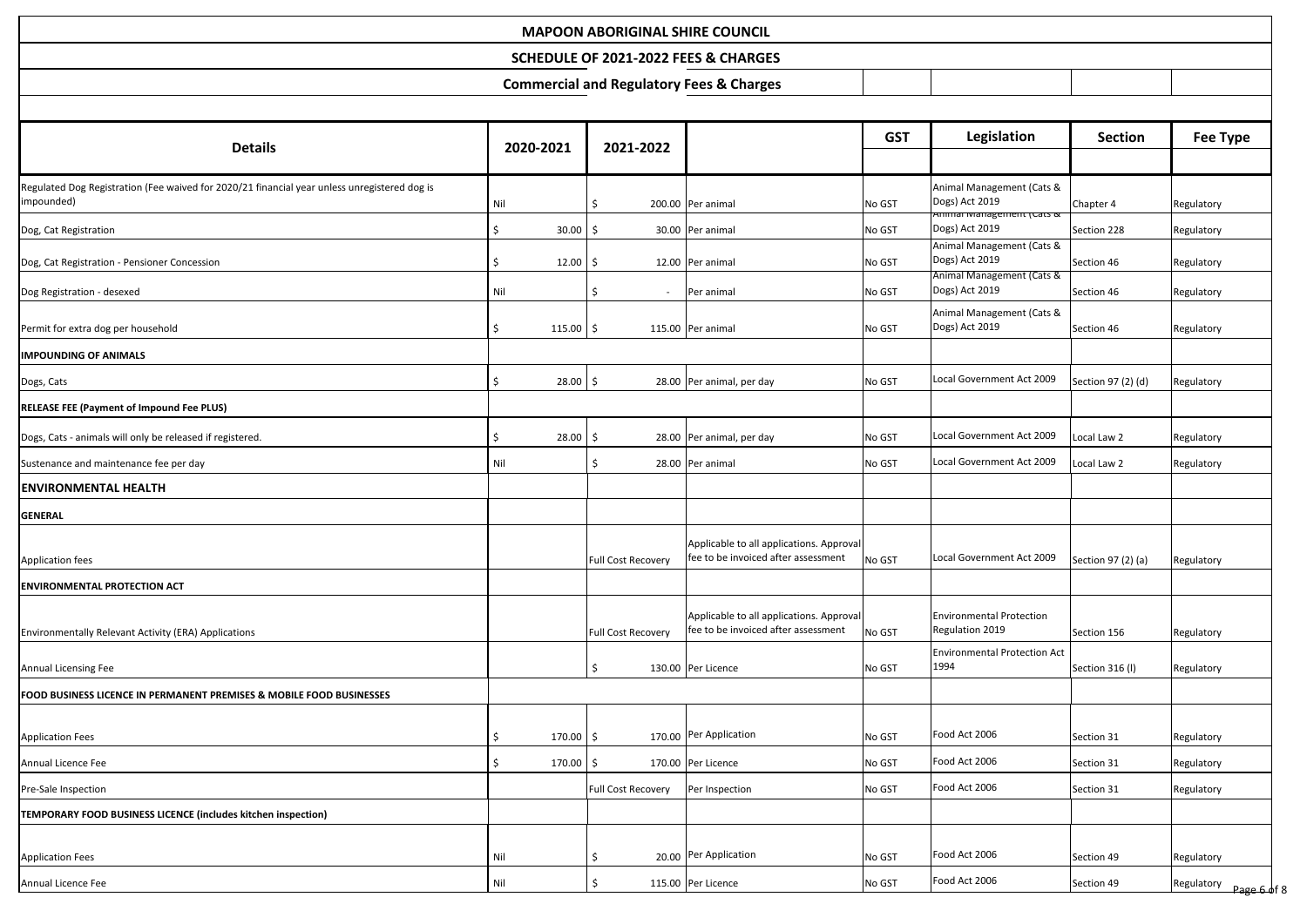# **SCHEDULE OF 2021-2022 FEES & CHARGES**

| <b>Details</b>                                                                                    | 2020-2021           | 2021-2022                |                             | <b>GST</b>      | Legislation               | <b>Section</b>                     | <b>Fee Type</b> |
|---------------------------------------------------------------------------------------------------|---------------------|--------------------------|-----------------------------|-----------------|---------------------------|------------------------------------|-----------------|
| Charitable or not for profit organisations can request Council (in writing) for fees to be waived | Nil                 | Free                     |                             |                 |                           |                                    |                 |
| <b>WASTE MANAGEMENT</b>                                                                           |                     |                          |                             |                 |                           |                                    |                 |
| Car Body                                                                                          | 175.00              |                          | 175.00 Per Item             | <b>GST Incl</b> | Local Government Act 2009 | Section 97 (1) & 2(a) Commercial   |                 |
| Car Tyre Disposal                                                                                 | 20.00               |                          | 20.00 Per Item              | <b>GST Incl</b> | Local Government Act 2009 | Section 97 (1) & 2(a) Commercial   |                 |
| 4WD Tyre Disposal                                                                                 | 25.00               |                          | 25.00 Per Item              | <b>GST Incl</b> | Local Government Act 2009 | Section 97 (1) & 2(a) Commercial   |                 |
| Whitegoods                                                                                        | $25.00$ \$          |                          | 25.00 Per Item              | <b>GST Incl</b> | Local Government Act 2009 | Section 97 (1) & 2(a) Commercial   |                 |
| <b>HIRING OF FACILITIES</b>                                                                       |                     |                          |                             |                 |                           |                                    |                 |
| <b>SPORT AND RECREATION HALL</b>                                                                  |                     |                          |                             |                 |                           |                                    |                 |
| Hall Hire (including chairs, tables)                                                              | 330.00              | Ś                        | 360.00 Per Day              | <b>GST Incl</b> | Local Government Act 2009 | Section 97 (1) & 2(a) Commercial   |                 |
| Refundable Bond (if left in clean condition)                                                      | 100.00              | 100.00                   |                             | No GST          | Local Government Act 2009 | Section 97 (1) & $2(a)$ Commercial |                 |
| Funeral (feasting) - no cost                                                                      |                     | $\overline{\phantom{a}}$ |                             | <b>GST Incl</b> | Local Government Act 2009 | Section 97 (1) & 2(a) Commercial   |                 |
| Funeral (feasting) - Refundable Bond (if left in clean condition)                                 | 100.00<br>\$        | Ŝ.<br>100.00             |                             | No GST          | Local Government Act 2009 | Section 97 (1) & 2(a) Commercial   |                 |
| <b>FITNESS CENTRE</b>                                                                             |                     |                          |                             |                 |                           |                                    |                 |
| Yearly Membership                                                                                 | 80.00               |                          | 100.00 Per Year             | <b>GST Incl</b> | Local Government Act 2009 | Section 97 (1) & 2(a) Commercial   |                 |
| Half Yearly Membership                                                                            | 40.00               |                          | 60.00 Per Half Year         | <b>GST Incl</b> | Local Government Act 2009 | Section 97 (1) & 2(a) Commercial   |                 |
| Casual Membership                                                                                 | $5.50$ \$           |                          | 5.50 Per Session per person | <b>GST Incl</b> | Local Government Act 2009 | Section 97 (1) & 2(a)              | Commercial      |
| <b>HARD COURT HIRE FEES</b>                                                                       |                     |                          |                             |                 |                           |                                    |                 |
| Oval                                                                                              | 100.00<br>\$        |                          | 100.00 Per Year             | <b>GST Incl</b> | Local Government Act 2009 | Section 97 (1) & 2(a)              | Commercial      |
| <b>Community Groups</b>                                                                           | 30.00<br>\$         |                          | 30.00 Per Hour              | <b>GST Incl</b> | Local Government Act 2009 | Section 97 (1) & 2(a) Commercial   |                 |
| <b>Community Groups</b>                                                                           | $170.00$   \$<br>\$ |                          | 170.00 Per Day              | <b>GST Incl</b> | Local Government Act 2009 | Section 97 (1) & 2(a) Commercial   |                 |
| <b>EQUIPMENT HIRE</b>                                                                             |                     |                          |                             |                 |                           |                                    |                 |
| Council BBQ                                                                                       | 58.00<br>S          |                          | 70.00 Per Day               | <b>GST Incl</b> | Local Government Act 2009 | Section 97 (1) & 2(a) Commercial   |                 |
| Lectern                                                                                           | \$<br>58.00         |                          | 65.00 Per Day               | <b>GST Incl</b> | Local Government Act 2009 | Section 97 (1) & 2(a) Commercial   |                 |
| Marquee                                                                                           | 58.00<br>\$         |                          | 65.00 Per Day               | <b>GST Incl</b> | Local Government Act 2009 | Section 97 (1) & $2(a)$ Commercial |                 |
| Chair                                                                                             | $1.20$ \$<br>\$     |                          | 1.50 Per Chair Per Day      | <b>GST Incl</b> | Local Government Act 2009 | Section 97 (1) & 2(a) Commercial   |                 |
| Microphone & P.A.                                                                                 | $\zeta$<br>35.00    |                          | 100.00 Per Day              | <b>GST Incl</b> | Local Government Act 2009 | Section 97 (1) & 2(a) Commercial   |                 |
| Table                                                                                             | $12.00$ \$<br>\$    |                          | 15.00 Per Day               | <b>GST Incl</b> | Local Government Act 2009 | Section 97 (1) & 2(a) Commercial   | DoseZ           |